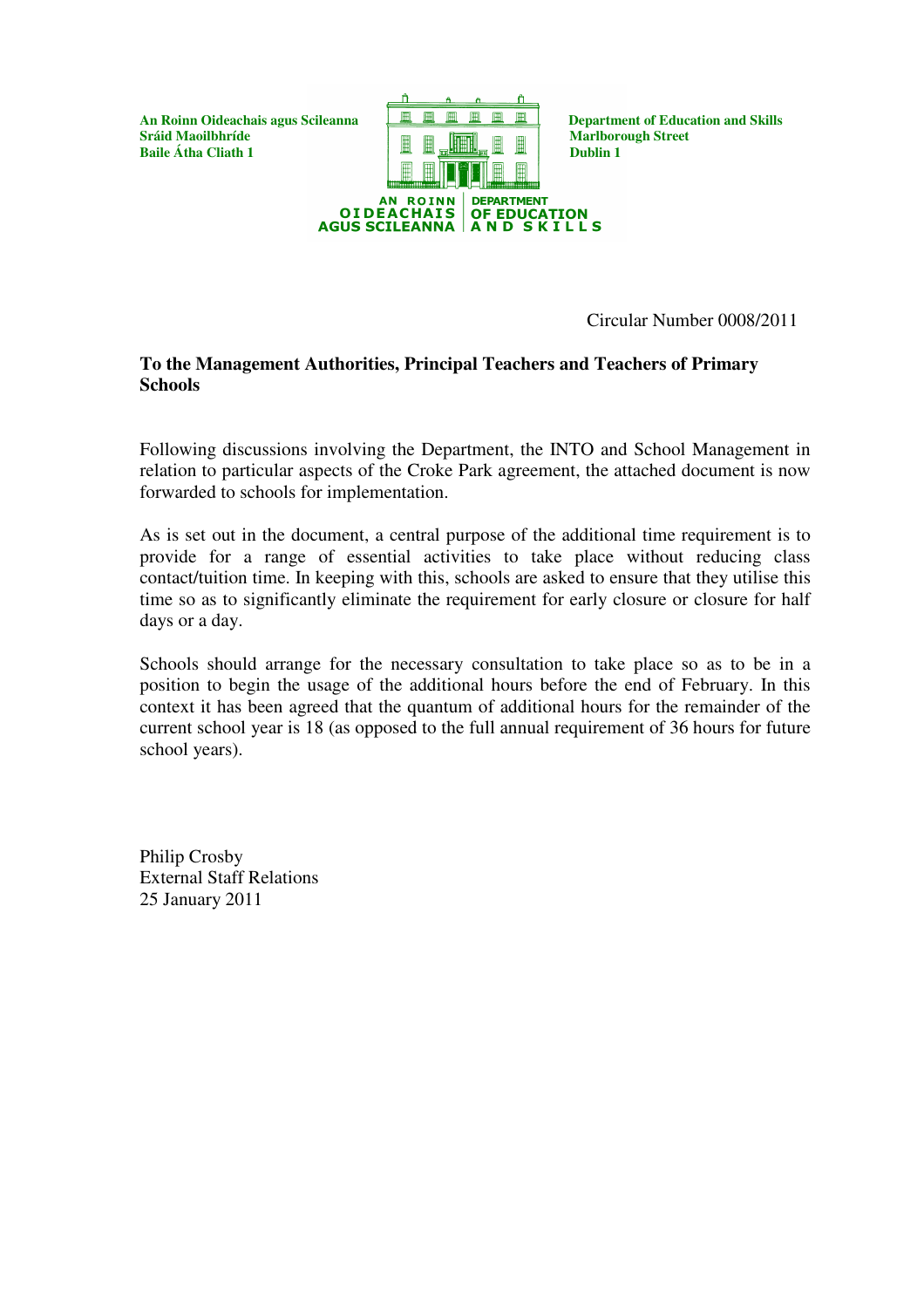# **Croke Park Agreement**

## **Introduction**

School management, the INTO and the Department have had discussions relating to the implementation of those aspects of the Croke Park Agreement which relate to additional time and the contract review. This document reflects the outcome of these discussions with a view to implementation in schools.

## **Additional Time**

- 1. Additional time of one hour per week is provided for in the Agreement.
- 2. At present, schools close early or for a day or half days to facilitate activities such as school planning, staff meetings, national inservice provision etc.. A central purpose underlying the provision of additional time is to provide for these essential activities to take place without reducing class contact/tuition time.
- 3. In addition, there are situations where schools require supervision immediately before or after school opening/closing and this additional time may also be used to provide this where needed and for lesser daily periods than those at paragraph 5.
- 4. Over the course of the primary school year, the additional time provision amounts to 36 hours. Without prejudice to the provisions of paragraphs 5 and 6 below it is expected that there will be consultation at school level as to the optimum usage of this block of hours in order to meet the requirements of the school and to significantly eliminate the erosion of class contact time.
- 5. The hours in question may be utilised by schools in the manner set out at (a) or (b) below or by a combination of the provisions in (a) and (b).
	- (a) Having regard to paragraphs 3 and 4 above, school management may designate the usage of the 36 hours in blocks of 1, 2 or 3 hours. These may be scheduled over the course of the 183 day school year and the time period should be scheduled outside the normal school hours.
	- (b) Where there is a consensus among the school staff to so do, school management may utilise part of the hours in question aggregated as full days, subject to a maximum aggregation of the equivalent of two days, outside of the 183 days during which the school is open for tuition. The maximum applicable here will be subject to review for the school year 2012/2013 in light of the experience of its operation.
- 6. Having regard to paragraph 4 above, school management may designate the use of the 36 hours to provide additional time to deal with some or all of the following items.